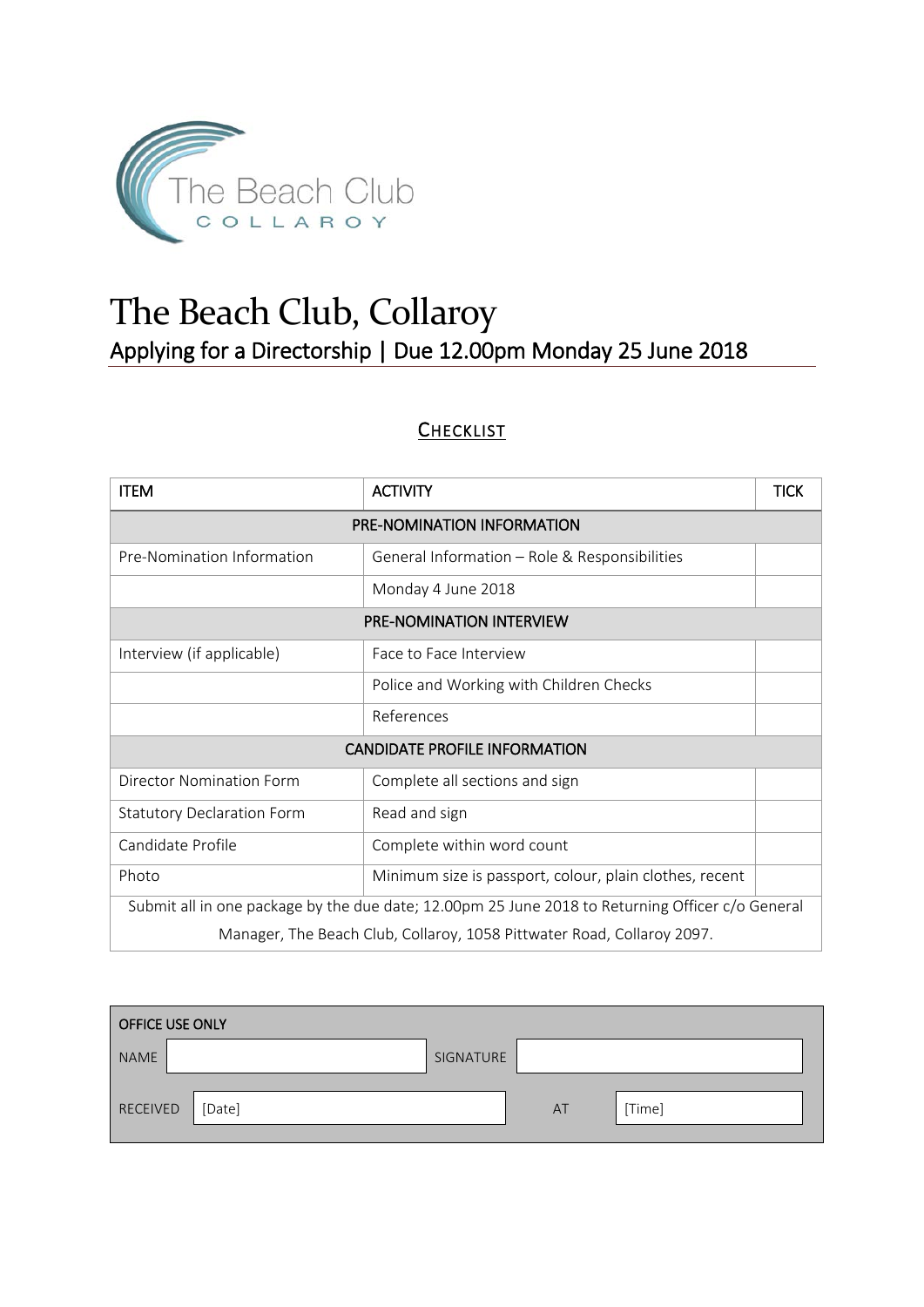## Nomination Form for Directorship

#### To the Returning Officer, The Beach Club, Collaroy Limited.

| <b>ACCEPTANCE FORM</b>                                                                                                                                      |  |  |
|-------------------------------------------------------------------------------------------------------------------------------------------------------------|--|--|
|                                                                                                                                                             |  |  |
| (full name)                                                                                                                                                 |  |  |
| of                                                                                                                                                          |  |  |
| (full address)                                                                                                                                              |  |  |
| Badge No.                                                                                                                                                   |  |  |
| Date of Birth                                                                                                                                               |  |  |
| Place of Birth                                                                                                                                              |  |  |
| do hereby accept nomination for the position of Director and have completed the attached Statutory<br>Declaration in that regard.<br>Signature of Candidate |  |  |
|                                                                                                                                                             |  |  |
|                                                                                                                                                             |  |  |

|                       | <b>PROPOSER FORM</b> |
|-----------------------|----------------------|
|                       |                      |
| (full name)           |                      |
| of                    |                      |
| (full address)        |                      |
| Badge No.             |                      |
| hereby nominate       |                      |
| (full name)           |                      |
| For the position of   | <b>DIRECTOR</b>      |
| Signature or Proposer |                      |
| Badge No.             |                      |
| Signature of Seconder |                      |
| Badge No.             |                      |
|                       |                      |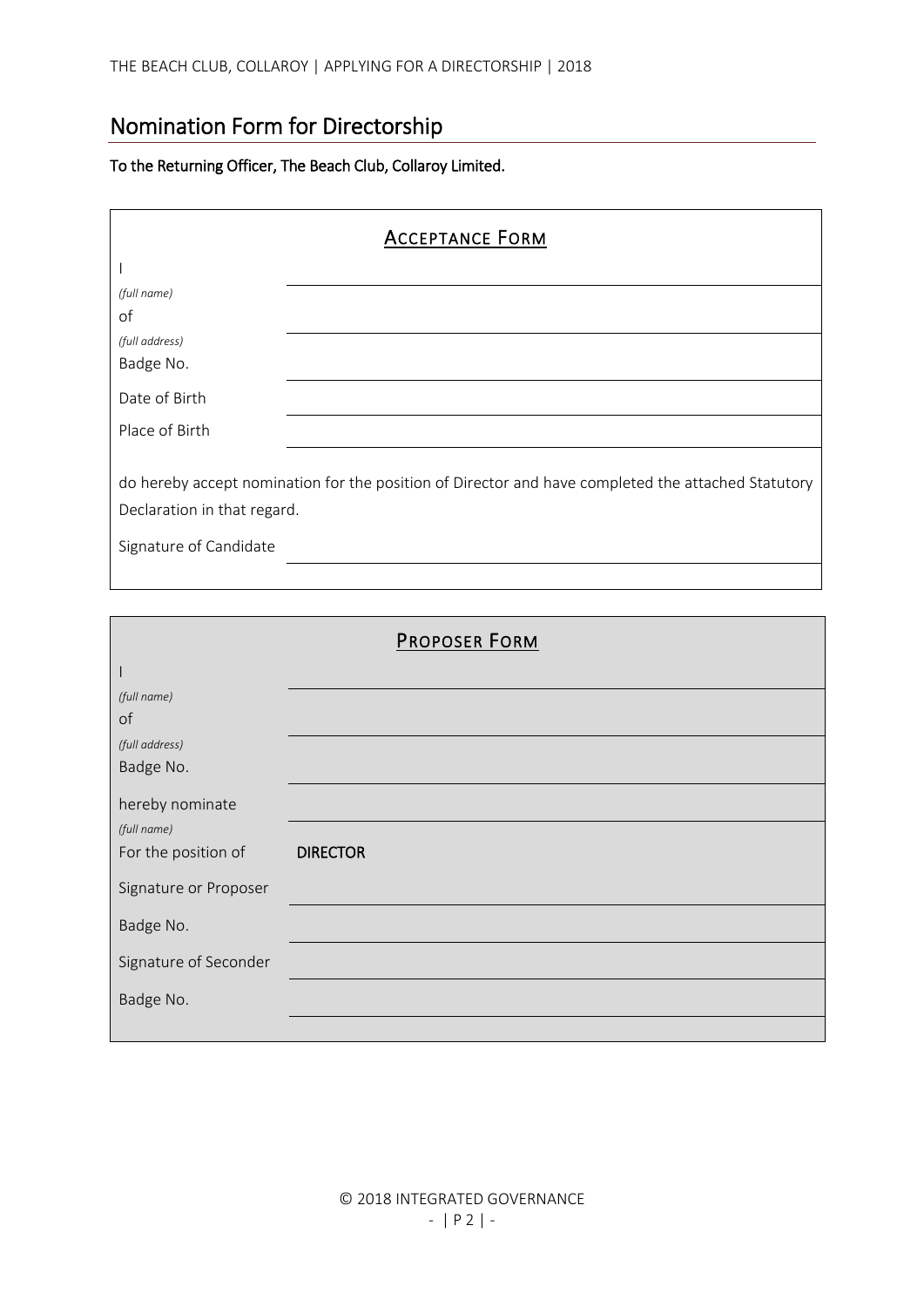## Statutory Declaration | Oaths Act 1900, NSW, Ninth Schedule

| (full name) |                                                                                             |
|-------------|---------------------------------------------------------------------------------------------|
| of          |                                                                                             |
|             | (full address)                                                                              |
|             | in the State of New South Wales do hereby solemnly and sincerely declare as follows:        |
|             |                                                                                             |
|             | I am a current financial member of the Club                                                 |
|             | I am over the age of 18 years of age                                                        |
|             | I am the nominee for office named in the attached Nomination Form                           |
| П           | I meet all the necessary requirements to nominate for the position of Director as           |
|             | detailed in the Club's Constitution.                                                        |
| ΙI          | I am not an undischarged bankrupt.                                                          |
|             | I have not executed a Deed of Arrangement under Part X of the Bankruptcy Act, the           |
|             | terms of which have not been fully complied with.                                           |
|             | I have not entered into a composition with my creditors under Part X of the Bankruptcy      |
|             | Act whereby a final payment has not been paid.                                              |
|             | I have not had a personal representative or Trustee appointed to administer my estate       |
|             | under the provision of any legislation relating to protected persons.                       |
|             | I am not disqualified from managing a corporation under the Corporations Act.               |
|             | I am not disqualified from being a director of a registered club pursuant to any order or   |
|             | declaration made by the Licensing Court of New South Wales.                                 |
| l 1         | I am not a key official* or former key official as those terms are defined in the           |
|             | Registered Clubs Act.                                                                       |
|             | I acknowledge that the principal statutes governing the duties of directors of registered   |
|             | clubs are: Registered Clubs Act 1976, Corporations Act 2001, Gaming Machines Act            |
|             | 2001 and Liquor Act 2007.                                                                   |
|             | I acknowledge that there are other pieces of legislation which may impact on my duties      |
|             | and responsibilities as a director. These include but are not limited to the Fair Work Act, |
|             | the Work Health & Safety Act, the Anti-Discrimination Act and the Trade Practices Act.      |
|             | I will attend Mandatory Director Training as per the Registered Clubs Regulation 2013.      |
|             | I will attend other in-house training as required as required by law or as per strategic    |
|             | recommendations.                                                                            |

[*the facts to be stated according to the declarant's knowledge, belief, or information, severally*]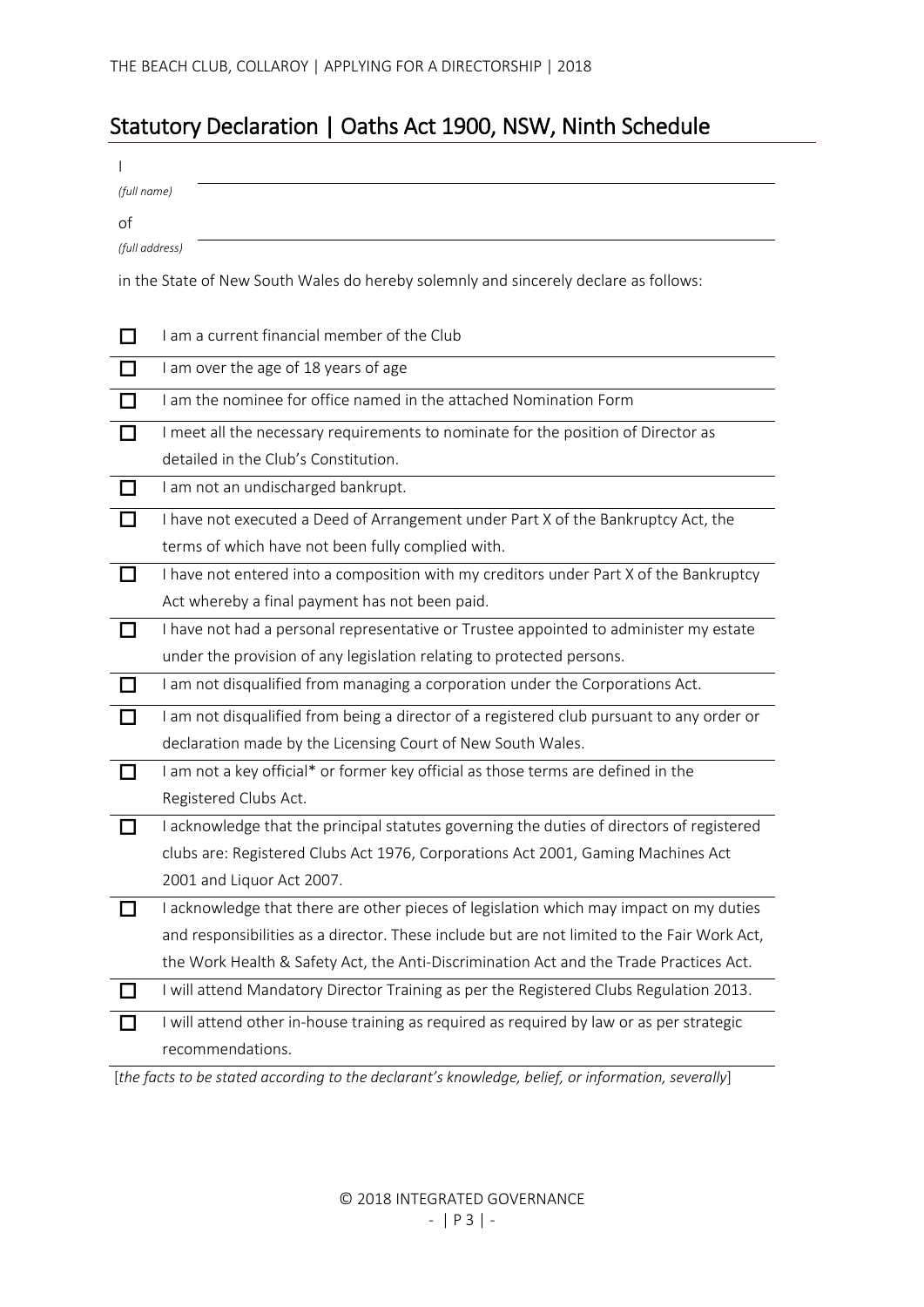#### **DECLARATION**

And I make this solemn declaration, as to the matter (or matters) aforesaid, according to the law in this behalf made and subject to the punishment by law provided for any wilfully false statement in any such declaration.

| SUBSCRIBED AND DECLARED in         |  |
|------------------------------------|--|
| Collaroy                           |  |
| the State of New South Wales this  |  |
| day of                             |  |
| before me                          |  |
| [print name of authorised witness] |  |

certify the following matters concerning the making of this statutory declaration by the person who made it: *[\*please cross out any text that does not apply]*

1. \*I saw the face of the person OR \*I did not see the face of the person because the person was wearing a face covering, but I am satisfied that the person had a special justification for not removing the covering, and

2. \*I have known the person for at least 12 months OR \*I have confirmed the person's identity using an identification document and the document I relied on was ……………………...………………………………….

*[describe identification document relied on]*

Name and position of authorised witness\*\*

Signature of authorised witness

Date

\*Key official is defined in the Registered Clubs Act to include a range of persons including the Director-General of the Office of Liquor, Gaming and Racing (Liquor and Gaming NSW) and certain officers of Liquor and Gaming NSW, the Director of Liquor and Gaming, the Commissioner of Police, a member of the Police Senior Executive Service, a police officer who holds the position of patrol commander or higher or a member of the police service who is the subject of a written notification by the Commissioner of Police such that the person is a key official. A 'former key official' is a person who was a key official during the previous three years but is no longer a key official.

\*\* Authorised witness - <https://www.ag.gov.au/Publications/Pages/Statutorydeclarationsignatorylist.aspx>